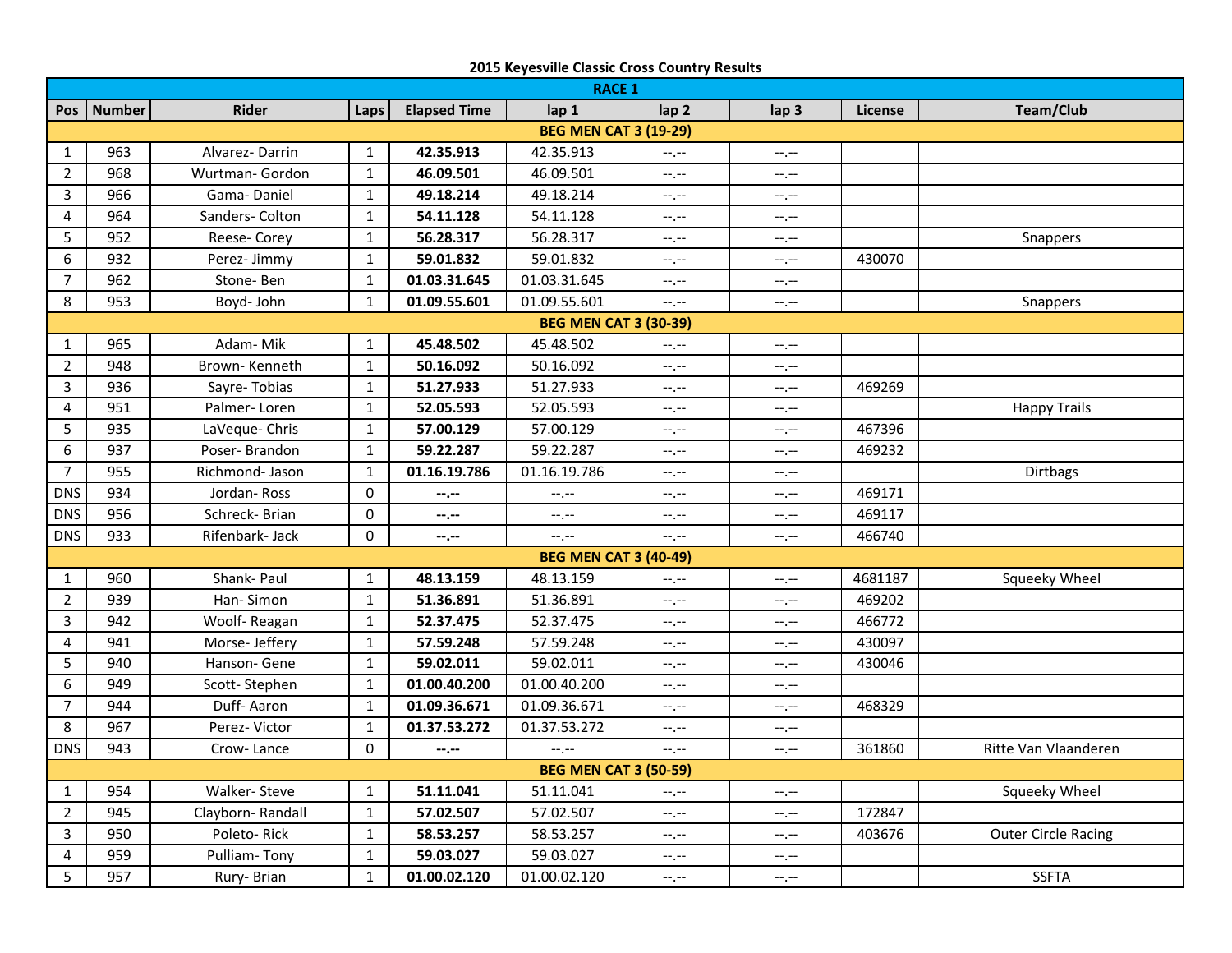| Pos                          | Number                       | Rider                     | Laps         | <b>Elapsed Time</b> | lap 1                           | lap <sub>2</sub> | lap <sub>3</sub>                             | License | Team/Club                       |  |  |  |
|------------------------------|------------------------------|---------------------------|--------------|---------------------|---------------------------------|------------------|----------------------------------------------|---------|---------------------------------|--|--|--|
| 6                            | 947                          | Rivas-Ralph               | $\mathbf{1}$ | 01.12.06.557        | 01.12.06.557                    | $-1$             | $-1, -1$                                     | 282806  |                                 |  |  |  |
| <b>BEG WMN CAT 3 (19-29)</b> |                              |                           |              |                     |                                 |                  |                                              |         |                                 |  |  |  |
| 1                            | 318                          | Hatcher- Miranda          | $\mathbf{1}$ | 57.43.517           | 57.43.517                       | $-1, -1$         | $-1, -1$                                     | 452358  |                                 |  |  |  |
| $\overline{2}$               | 317                          | Mize-Thailor              | $\mathbf{1}$ | 02.11.33.272        | 02.11.33.272                    | $-1$             | $-1, -1$                                     |         |                                 |  |  |  |
|                              | <b>BEG WMN CAT 3 (30-39)</b> |                           |              |                     |                                 |                  |                                              |         |                                 |  |  |  |
| 1                            | 314                          | Madonia-Nicole            | $\mathbf{1}$ | 54.49.780           | 54.49.780                       | $-1, -1$         | $-1, -1$                                     |         | <b>Happy Trails</b>             |  |  |  |
| $\overline{2}$               | 316                          | Garcia Diaz- Kristabel    | $\mathbf{1}$ | 01.02.08.753        | 01.02.08.753                    | $-1, -1$         | $-1, -1$                                     |         |                                 |  |  |  |
| 3                            | 313                          | Martinez-Mandi            | $\mathbf{1}$ | 01.16.52.050        | 01.16.52.050                    | $-1$             | $-1, -1$                                     | 469164  |                                 |  |  |  |
|                              | <b>BEG WMN CAT 3 (40-49)</b> |                           |              |                     |                                 |                  |                                              |         |                                 |  |  |  |
| 1                            | 315                          | Meissner-Linda            | $\mathbf{1}$ | 01.06.21.000        | 01.06.21.000                    | $-1$             | $--, --$                                     | 458663  | <b>OCR</b>                      |  |  |  |
|                              |                              |                           |              |                     | <b>BEG WMN CAT 3 (50-59)</b>    |                  |                                              |         |                                 |  |  |  |
| 1                            | 312                          | Buchanan-Plaisance- Debra | 1            | 01.12.07.866        | 01.12.07.866                    | $-1, -1$         | $-1, -1$                                     | 236769  |                                 |  |  |  |
| <b>JUNIOR BOYS 15-18</b>     |                              |                           |              |                     |                                 |                  |                                              |         |                                 |  |  |  |
| 1                            | 576                          | Miller-Noah               | $\mathbf{1}$ | 50.13.144           | 50.13.144                       | $-1, -1$         | $-1, -1$                                     |         | <b>Miller Gang</b>              |  |  |  |
| $\overline{2}$               | 577                          | Miller-Mason              | $\mathbf{1}$ | 52.45.475           | 52.45.475                       | --.--            | $-1, -1$                                     |         | <b>Miller Gang</b>              |  |  |  |
| 3                            | 579                          | Olive-Mason               | $\mathbf{1}$ | 52.57.270           | 52.57.270                       | $-1, -1$         | $-1, -1$                                     |         | Arts Cyclery                    |  |  |  |
| 4                            | 578                          | Black-Jacob               | $\mathbf{1}$ | 53.07.659           | 53.07.659                       | $-1, -1$         | $\leftarrow$ , $\leftarrow$                  |         | Arts Cyclery                    |  |  |  |
| 5                            | 580                          | Watson-Brad               | $\mathbf{1}$ | 59.55.251           | 59.55.251                       | $-1, -1$         | $-\mathbb{L}$ , $-\mathbb{L}$                |         |                                 |  |  |  |
| <b>JUNIOR BOYS 9-14</b>      |                              |                           |              |                     |                                 |                  |                                              |         |                                 |  |  |  |
| 1                            | 334                          | Han-Spencer               | $\mathbf{1}$ | 51.54.706           | 51.54.706                       | $-1, -1$         | $-1, -1$                                     | 469203  |                                 |  |  |  |
| $\overline{2}$               | 337                          | Mitchell- Grant           | 1            | 01.02.03.702        | 01.02.03.702                    | $-1, -1$         | $\mathbb{H}^{\bullet}, \mathbb{H}^{\bullet}$ |         |                                 |  |  |  |
| 3                            | 338                          | Perez- Mannix             | $\mathbf{1}$ | 01.37.53.260        | 01.37.53.260                    | $-1, -1$         | --.--                                        |         |                                 |  |  |  |
|                              |                              |                           |              |                     | <b>JUNIOR GIRLS 9-14</b>        |                  |                                              |         |                                 |  |  |  |
| 1                            | 90                           | Ghrist-Casey              | $\mathbf{1}$ | 01.01.47.298        | 01.01.47.298                    | --.--            | $-1, -1$                                     | 399697  |                                 |  |  |  |
| $\overline{2}$               | 91                           | Han-Sidney                | $\mathbf{1}$ | 01.15.12.884        | 01.15.12.884                    | $-1$             | $-1, -1$                                     | 469204  |                                 |  |  |  |
|                              |                              |                           |              |                     | <b>VINTAGE 1986 &amp; OLDER</b> |                  |                                              |         |                                 |  |  |  |
| 1                            | 280                          | Thorson- Paul             | $\mathbf{1}$ | 45.47.684           | 45.47.684                       | --.--            | $-1, -1$                                     | 35541   | Santa Barbara Bicycle Club-SBBC |  |  |  |
| $\overline{2}$               | 278                          | Martin-Nick               | $\mathbf{1}$ | 49.19.226           | 49.19.226                       | $-1, -1$         | $\mathbb{H}^2$ , $\mathbb{H}^2$              |         | The Pros Closet                 |  |  |  |
| 3                            | 282                          | Dals-Zac                  | $\mathbf{1}$ | 50.43.535           | 50.43.535                       | $-1, -1$         | $-1, -1$                                     |         | Yo Team                         |  |  |  |
| 4                            | 281                          | Garcia-Dario              | $\mathbf{1}$ | 59.22.360           | 59.22.360                       | $-1, -1$         | $-1, -1$                                     |         |                                 |  |  |  |
| 5                            | 279                          | Lafferty-Eric             | $\mathbf{1}$ | 59.42.702           | 59.42.702                       | --.--            | $-1, -1$                                     | 238596  |                                 |  |  |  |
| <b>VINTAGE 1987-1996</b>     |                              |                           |              |                     |                                 |                  |                                              |         |                                 |  |  |  |
| 1                            | 729                          | Wilk-Michael              | $\mathbf{1}$ | 43.39.275           | 43.39.275                       | $-1, -1$         | $-1, -1$                                     | 87730   | Durango Wheel Club              |  |  |  |
| $\overline{2}$               | 776                          | Turner-David              | $\mathbf{1}$ | 44.25.921           | 44.25.921                       | $-1, -1$         | $-1, -1$                                     |         |                                 |  |  |  |
| 3                            | 774                          | Cline-John                | $\mathbf{1}$ | 45.05.466           | 45.05.466                       | $-1, -1$         | $-1, -1$                                     |         |                                 |  |  |  |
| 4                            | 728                          | Rumpf-Eric                | $\mathbf{1}$ | 49.27.385           | 49.27.385                       | $-1, -1$         | $-1, -1$                                     | 30857   |                                 |  |  |  |
| 5                            | 777                          | Adams-Robin               | $\mathbf{1}$ | 50.38.620           | 50.38.620                       | $-1, -1$         | $-1, -1$                                     |         |                                 |  |  |  |
| 6                            | 775                          | Fisher-Matt               | $\mathbf{1}$ | 50.54.000           | 50.54.000                       | $-1, -1$         | $\mathbb{H}^{\bullet}, \mathbb{H}^{\bullet}$ |         |                                 |  |  |  |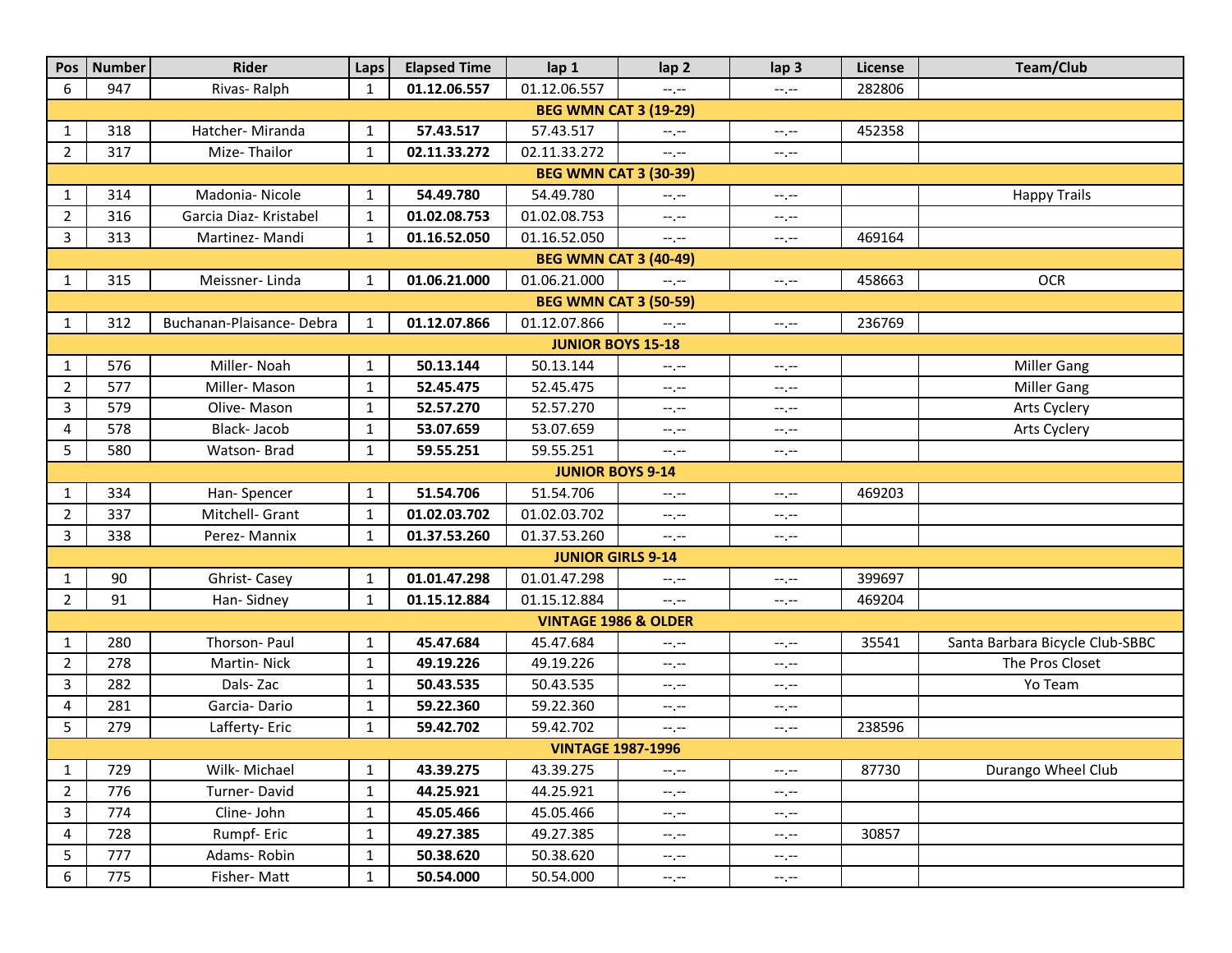| Pos            | Number                  | Rider                | Laps           | <b>Elapsed Time</b> | lap 1                          | lap <sub>2</sub>              | lap <sub>3</sub>                | License | Team/Club           |  |  |  |
|----------------|-------------------------|----------------------|----------------|---------------------|--------------------------------|-------------------------------|---------------------------------|---------|---------------------|--|--|--|
| $\overline{7}$ | 773                     | Woods- Joseph        | 1              | 51.37.020           | 51.37.020                      | --.--                         | $--, --$                        | 38922   |                     |  |  |  |
| 8              | 716                     | Gest-Vincent         | $\mathbf{1}$   | 51.43.795           | 51.43.795                      | $-1, -1$                      | $-1, -1$                        | 170863  |                     |  |  |  |
| 9              | 778                     | Ogues-Omar           | $\mathbf{1}$   | 57.39.043           | 57.39.043                      | $-1$                          | $-$ , $-$                       |         | <b>Trophy Club</b>  |  |  |  |
| 10             | 700                     | Kozaczek- Martin     | $\mathbf{1}$   | 59.32.531           | 59.32.531                      | --,--                         | $-1, -1$                        | 19736   |                     |  |  |  |
| 11             | 772                     | <b>Walcott-Steve</b> | $\mathbf{1}$   | 01.03.40.038        | 01.03.40.038                   | --,--                         | $--, --$                        | 397919  |                     |  |  |  |
| <b>DNS</b>     | 731                     | Yodice- Paul         | 0              | --.--               | --.--                          | $\rightarrow$ , $\rightarrow$ | $\mathbb{H}^2$ , $\mathbb{H}^2$ | 39230   |                     |  |  |  |
| <b>DNS</b>     | 745                     | Tynan-Baron          | 0              | $-1$ , $-1$         | --.--                          | $-1, -1$                      | $-1, -1$                        | 399547  |                     |  |  |  |
|                |                         |                      |                |                     |                                |                               |                                 |         |                     |  |  |  |
|                | <b>RACE 2</b>           |                      |                |                     |                                |                               |                                 |         |                     |  |  |  |
|                | Pos   Number            | Rider                | Laps           | <b>Elapsed Time</b> | lap 1                          | lap <sub>2</sub>              | lap <sub>3</sub>                | License | Team/Club           |  |  |  |
|                | SPORT MEN CAT 2 (19-29) |                      |                |                     |                                |                               |                                 |         |                     |  |  |  |
| 1              | 111                     | Knudson-Levi         | $\overline{2}$ | 01.18.46.698        | 39.56.609                      | 38.50.089                     | $\rightarrow$ , $\rightarrow$   | 426311  |                     |  |  |  |
| $\overline{2}$ | 113                     | Punch-Cody           | 2              | 01.20.08.928        | 40.00.936                      | 40.07.992                     | $-1, -1$                        | 422480  |                     |  |  |  |
| 3              | 196                     | Robles-Ivan          | $\overline{2}$ | 01.26.42.017        | 41.26.699                      | 45.15.318                     | $-1, -1$                        |         | Bolthouse           |  |  |  |
| 4              | 110                     | Brannstrom- Jeff     | 2              | 01.27.21.155        | 44.02.759                      | 43.18.396                     | $-1, -1$                        | 396483  |                     |  |  |  |
| 5              | 114                     | Foster-William       | 2              | 01.27.21.703        | 43.20.200                      | 44.01.503                     | $--, --$                        | 286972  | <b>CSU Fresno</b>   |  |  |  |
| 6              | 194                     | Drake- Collin        | 2              | 01.28.13.868        | 42.51.528                      | 45.22.340                     | $-1, -1$                        | 460981  | Team Nova Nordish   |  |  |  |
| $\overline{7}$ | 115                     | Melendez-Kevin       | $\overline{2}$ | 01.29.12.846        | 43.04.594                      | 46.08.252                     | $-1, -1$                        | 448918  | Judgement Velo-TBOV |  |  |  |
| 8              | 180                     | Garcia Diaz- Everest | $\overline{2}$ | 01.32.30.399        | 44.55.800                      | 47.34.599                     | $-1, -1$                        |         | <b>SSFTA</b>        |  |  |  |
| 9              | 179                     | Johnson- Mathew      | 2              | 01.38.23.752        | 46.38.824                      | 51.44.928                     | $\mathbb{H}^2$ , $\mathbb{H}^2$ |         | TJ Fisbee Bycycles  |  |  |  |
| <b>DNF</b>     | 112                     | Parsons- Jason       | 1              | 42.27.116           | 42.27.116                      | $-$ , $-$                     | $--, --$                        | 466184  |                     |  |  |  |
|                |                         |                      |                |                     | <b>SPORT MEN CAT 2 (30-39)</b> |                               |                                 |         |                     |  |  |  |
| 1              | 118                     | Cornelius- Brenton   | $\overline{2}$ | 01.15.05.755        | 37.24.256                      | 37.41.499                     | $-1, -1$                        | 395259  |                     |  |  |  |
| $\overline{2}$ | 829                     | Kolich-Jarrett       | $\overline{2}$ | 01.15.20.394        | 37.29.900                      | 37.50.494                     | $-1, -1$                        |         |                     |  |  |  |
| 3              | 195                     | Mena-Bryant          | $\overline{2}$ | 01.21.48.855        | 39.43.073                      | 42.05.782                     | $-1, -1$                        |         |                     |  |  |  |
| 4              | 185                     | Duncan-Derek         | $\overline{2}$ | 01.24.25.762        | 41.19.379                      | 43.06.383                     | $-1, -1$                        |         | Seymour Duncan      |  |  |  |
| 5              | 176                     | Rodriguez- Abraham   | $\overline{2}$ | 01.27.52.929        | 42.23.766                      | 45.29.163                     | $-1, -1$                        | 468273  | <b>ROCFORM</b>      |  |  |  |
| 6              | 144                     | Stevenson- Clint     | $\overline{2}$ | 01.28.28.111        | 42.03.407                      | 46.24.704                     | $-1, -1$                        |         |                     |  |  |  |
| $\overline{7}$ | 973                     | Quigley-Matt         | $\overline{2}$ | 01.33.42.522        | 44.52.162                      | 48.50.360                     | $-1, -1$                        |         |                     |  |  |  |
| 8              | 978                     | Berger-Miguel        | $\overline{2}$ | 01.36.32.236        | 46.22.715                      | 50.09.521                     | $-1, -1$                        |         |                     |  |  |  |
| 9              | 975                     | Hoyt-Tim             | $\overline{2}$ | 01.36.36.588        | 46.23.619                      | 50.12.969                     | $-1, -1$                        |         |                     |  |  |  |
| 10             | 184                     | Olson-Erick          | $\overline{2}$ | 01.36.36.676        | 48.23.462                      | 48.13.214                     | $-1 - 1 - 1 = 0$                |         |                     |  |  |  |
| 11             | 970                     | Montbriand-Rocky     | $\overline{2}$ | 01.36.48.721        | 46.56.223                      | 49.52.498                     | $-1, -1$                        |         |                     |  |  |  |
| 12             | 119                     | Garcia-Israel        | $\overline{2}$ | 01.36.50.473        | 48.24.259                      | 48.26.214                     | $-1, -1$                        | 466251  |                     |  |  |  |
| 13             | 193                     | Jessen-Erik          | $\overline{2}$ | 01.37.02.837        | 45.18.555                      | 51.44.282                     | $-1, -1$                        |         |                     |  |  |  |
| 14             | 120                     | Smith-Travis         | $\overline{2}$ | 01.39.40.098        | 48.02.526                      | 51.37.572                     | $-1, -1$                        | 267955  |                     |  |  |  |
| 15             | 187                     | Stafford- Grant      | $\overline{2}$ | 01.40.03.873        | 47.37.116                      | 52.26.757                     | $-1, -1$                        |         | <b>Happy Trails</b> |  |  |  |
| 16             | 121                     | Zaninovich-Dominic   | $\overline{2}$ | 01.42.46.955        | 49.38.930                      | 53.08.025                     | $-1.77$                         | 396531  |                     |  |  |  |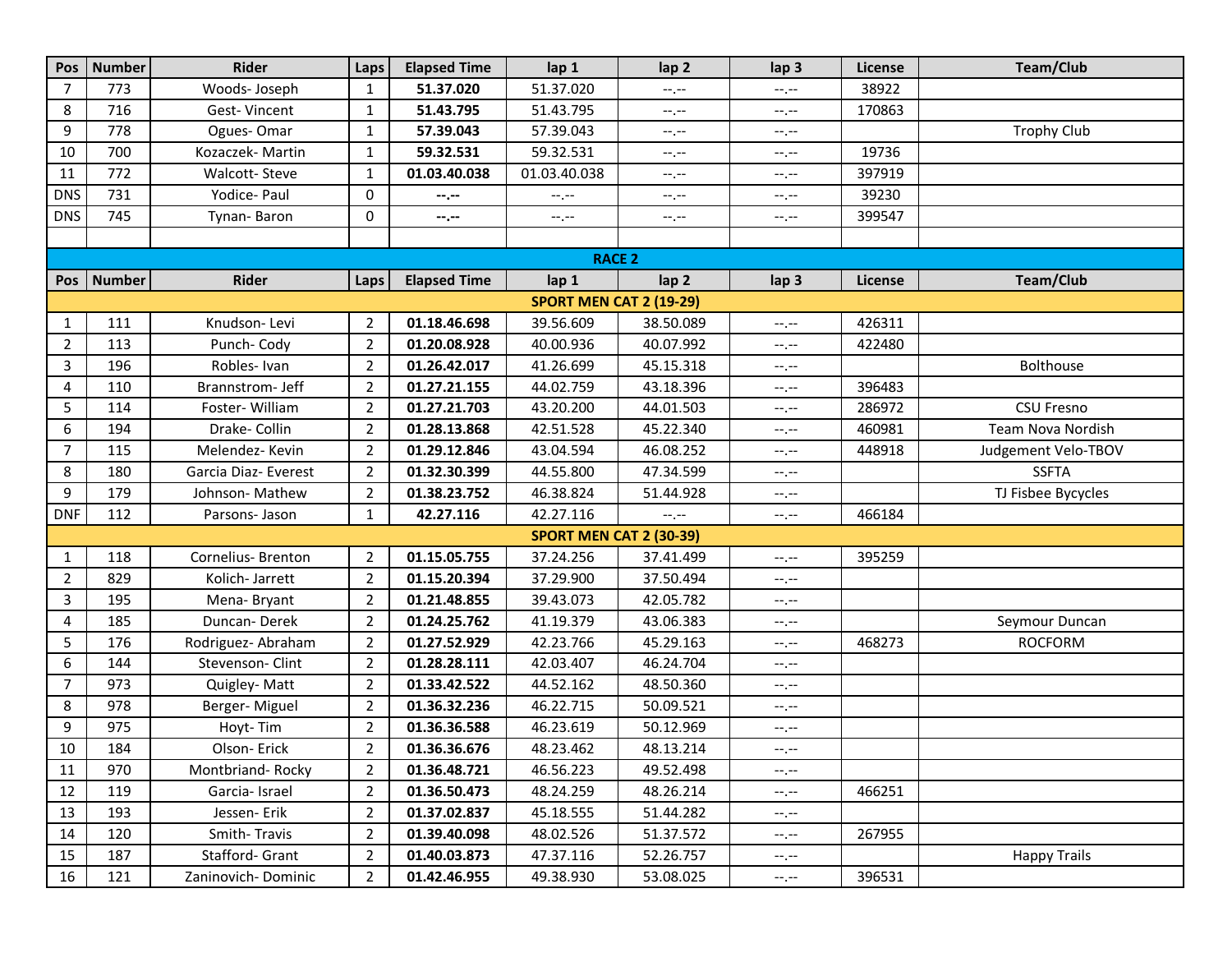| Pos            | <b>Number</b>           | <b>Rider</b>        | Laps           | <b>Elapsed Time</b> | lap 1                          | lap <sub>2</sub> | lap <sub>3</sub>              | License | Team/Club                           |  |  |  |  |
|----------------|-------------------------|---------------------|----------------|---------------------|--------------------------------|------------------|-------------------------------|---------|-------------------------------------|--|--|--|--|
| 17             | 150                     | Schultz- Joshua     | $\overline{2}$ | 01.50.23.289        | 53.50.838                      | 56.32.451        | $-1, -1$                      |         |                                     |  |  |  |  |
| 18             | 979                     | Frank- Carl         | $\overline{2}$ | 02.06.23.338        | 55.31.540                      | 01.10.51.798     | $-1, -1$                      |         |                                     |  |  |  |  |
| 19             | 122                     | Griffiths- Brandon  | $\overline{2}$ | 02.09.28.355        | 01.01.29.121                   | 01.07.59.234     | $-\mathbb{L}$ , $-\mathbb{L}$ | 399449  |                                     |  |  |  |  |
| 20             | 123                     | Recendez-Danny      | $\overline{2}$ | 02.11.32.721        | 01.00.16.472                   | 01.11.16.249     | $-1, -1$                      | 395770  |                                     |  |  |  |  |
|                | SPORT MEN CAT 2 (40-49) |                     |                |                     |                                |                  |                               |         |                                     |  |  |  |  |
| 1              | 189                     | Malkin- Jake        | $\overline{2}$ | 01.17.25.226        | 37.52.151                      | 39.33.075        | --.--                         |         |                                     |  |  |  |  |
| $\overline{2}$ | 219                     | Meissner-John       | $\overline{2}$ | 01.22.57.817        | 40.38.693                      | 42.19.124        | $-1, -1$                      | 163191  | <b>OCR</b>                          |  |  |  |  |
| 3              | 126                     | Harper-Scott        | $\overline{2}$ | 01.23.54.052        | 41.16.449                      | 42.37.603        | --.--                         | 15142   |                                     |  |  |  |  |
| 4              | 146                     | Spaulding- Jeff     | $\overline{2}$ | 01.24.21.519        | 40.39.876                      | 43.41.643        | $-1, -1$                      | 223594  | <b>SRAM Factory</b>                 |  |  |  |  |
| 5              | 127                     | Nasco-Michael       | $\overline{2}$ | 01.25.27.913        | 42.09.134                      | 43.18.779        | $-1, -1$                      | 359059  | Team Velosport CA                   |  |  |  |  |
| 6              | 135                     | Welch- Geoff        | $\overline{2}$ | 01.28.51.361        | 42.24.176                      | 46.27.185        | $-1, -1$                      | 470067  |                                     |  |  |  |  |
| $\overline{7}$ | 147                     | Redline- Jon        | $\overline{2}$ | 01.28.58.238        | 43.37.361                      | 45.20.877        | $-1, -1$                      |         | Eastside Velo                       |  |  |  |  |
| 8              | 128                     | Covington-Chad      | $\overline{2}$ | 01.29.19.309        | 44.15.442                      | 45.03.867        | $-1, -1$                      | 7956    |                                     |  |  |  |  |
| 9              | 148                     | Scott-Gavin         | $\overline{2}$ | 01.29.34.244        | 43.11.738                      | 46.22.506        | $\leftarrow$ , $\leftarrow$   |         |                                     |  |  |  |  |
| 10             | 172                     | Hodgson-Rich        | $\overline{2}$ | 01.33.33.687        | 46.24.307                      | 47.09.380        | --.--                         | 336534  | Rev Endurance                       |  |  |  |  |
| 11             | 130                     | Marnoch-Scott       | $\overline{2}$ | 01.41.28.082        | 47.57.000                      | 53.31.082        | $-1, -1$                      | 22551   |                                     |  |  |  |  |
| 12             | 124                     | Weberling-Kevin     | $\overline{2}$ | 01.41.49.518        | 47.16.669                      | 54.32.849        | $-1, -1$                      | 187842  | Southern Sierra fat Tire Assoc.     |  |  |  |  |
| 13             | 173                     | Black-Jason         | $\overline{2}$ | 01.51.34.361        | 51.45.623                      | 59.48.738        | $-1, -1$                      |         | Arts Cyclery                        |  |  |  |  |
| 14             | 971                     | Furukawa-Ward       | $\overline{2}$ | 01.52.20.339        | 01.04.13.037                   | 48.07.302        | $-1, -1$                      |         |                                     |  |  |  |  |
| 15             | 125                     | Imke-Glenn          | $\overline{2}$ | 02.03.09.680        | 56.48.272                      | 01.06.21.408     | $-1, -1$                      | 280879  | <b>Bolthouse Farms Cycling Team</b> |  |  |  |  |
| 16             | 132                     | Sutherland-Shawn    | $\overline{2}$ | 02.08.53.639        | 01.00.14.785                   | 01.08.38.854     | $-1, -1$                      | 368987  |                                     |  |  |  |  |
| 17             | 136                     | Williams- Greg      | $\overline{2}$ | 02.10.01.347        | 01.04.04.551                   | 01.05.56.796     | $-1, -1$                      | 425523  |                                     |  |  |  |  |
| 18             | 192                     | Henry- Christopher  | $\mathbf{1}$   | 01.00.57.511        | 01.00.57.511                   | --.--            | $-1, -1$                      |         |                                     |  |  |  |  |
| <b>DNF</b>     | 133                     | Ward-Nicholas       | $\mathbf{1}$   | 01.03.54.183        | 01.03.54.183                   | $-1, -1$         | $--, --$                      | 469315  |                                     |  |  |  |  |
| <b>DNF</b>     | 137                     | Moses-Phil          | 1              | 01.09.58.232        | 01.09.58.232                   | $-1, -1$         | $-1, -1$                      |         | Ninja                               |  |  |  |  |
| <b>DNF</b>     | 972                     | Zaninovich- John    | $\mathbf{1}$   | 56.58.953           | 56.58.953                      | $-1, -1$         | $-1, -1$                      |         | <b>VBZ</b>                          |  |  |  |  |
| <b>DNS</b>     | 131                     | Stoner-Neil         | 0              | --.--               | --.--                          | $-1, -1$         | $-1, -1$                      | 123577  |                                     |  |  |  |  |
|                |                         |                     |                |                     | <b>SPORT MEN CAT 2 (50-59)</b> |                  |                               |         |                                     |  |  |  |  |
| 1              | 140                     | Williams-David      | $\overline{2}$ | 01.21.16.682        | 39.52.345                      | 41.24.337        | $-1, -1$                      | 133149  |                                     |  |  |  |  |
| $\overline{2}$ | 188                     | Stemlock-Scott      | $\overline{2}$ | 01.25.39.387        | 42.30.136                      | 43.09.251        | $-1, -1$                      | 33996   | One Way Cycling                     |  |  |  |  |
| 3              | 139                     | Jones-lan           | 2              | 01.25.57.530        | 42.39.742                      | 43.17.788        | $-1, -1$                      | 365019  |                                     |  |  |  |  |
| 4              | 977                     | Botti- Christopher  | $\overline{2}$ | 01.31.18.128        | 44.57.978                      | 46.20.150        | $-1.1$                        | 4354    | Bicycles of Ojai                    |  |  |  |  |
| 5              | 138                     | Swick-Steven        | $\overline{2}$ | 01.32.13.310        | 44.31.369                      | 47.41.941        | $-1, -1$                      | 438566  |                                     |  |  |  |  |
| 6              | 190                     | Barton-Tom          | $\overline{2}$ | 01.35.34.773        | 46.33.450                      | 49.01.323        | $-1, -1$                      |         |                                     |  |  |  |  |
| 7              | 141                     | Yama- Alan          | $\overline{2}$ | 01.39.36.429        | 48.18.330                      | 51.18.099        | $\rightarrow$ , $\rightarrow$ | 39135   |                                     |  |  |  |  |
| 8              | 191                     | <b>Burch-Taylor</b> | $\overline{2}$ | 01.44.32.333        | 50.07.888                      | 54.24.445        | $-1, -1$                      |         | <b>Outer Circle Racing</b>          |  |  |  |  |
| 9              | 198                     | Wolfe-Kevin         | $\overline{2}$ | 01.46.51.040        | 51.28.409                      | 55.22.631        | $\rightarrow$ , $\rightarrow$ | 38788   | <b>Outer Cirle Racing</b>           |  |  |  |  |
| 10             | 976                     | Bess-Tim            | $\overline{2}$ | 02.05.08.859        | 58.38.105                      | 01.06.30.754     | $-1, -1$                      |         | SoCal Lola Vite                     |  |  |  |  |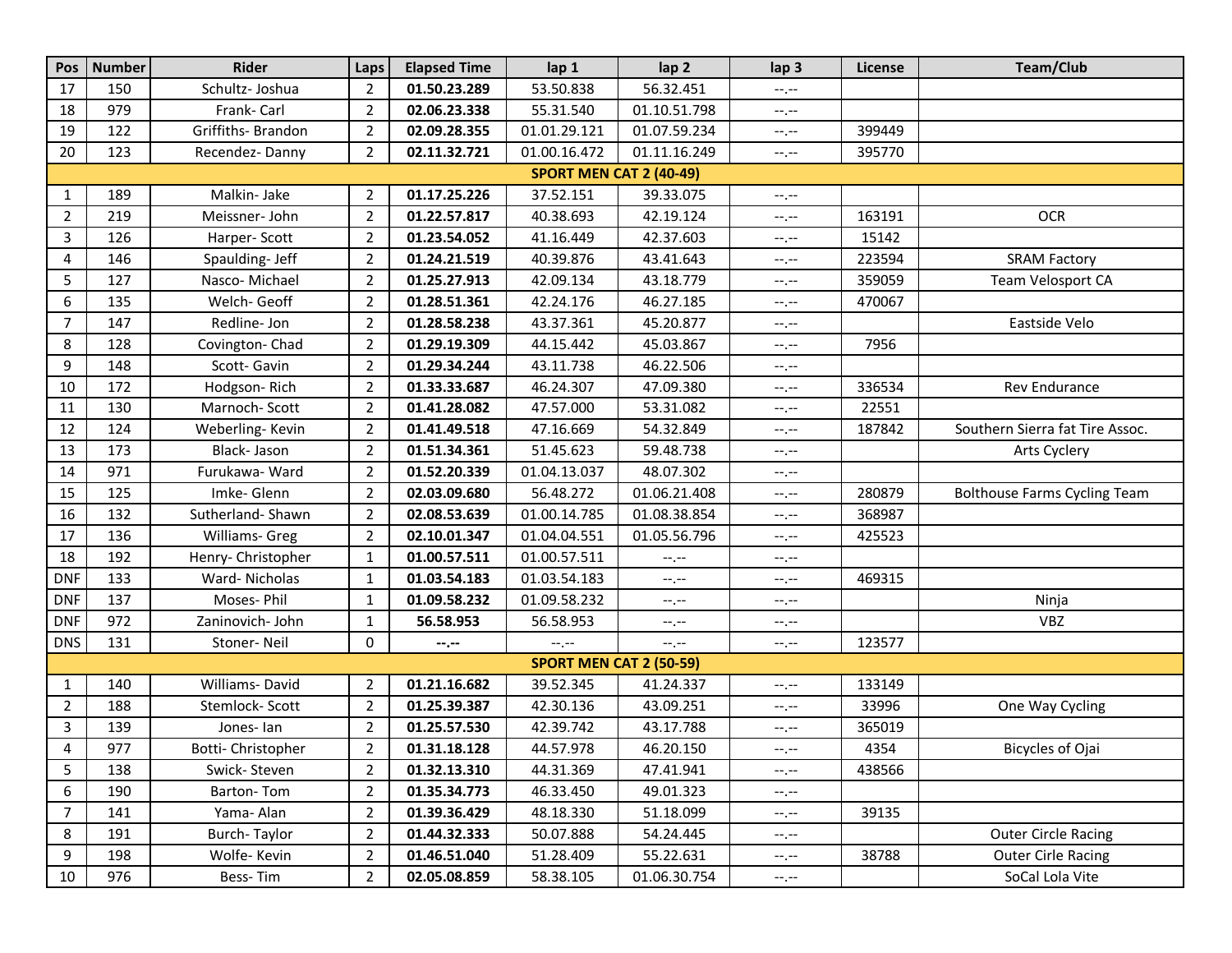| Pos                            | <b>Number</b> | Rider             | Laps           | <b>Elapsed Time</b> | lap 1                          | lap <sub>2</sub> | lap <sub>3</sub> | <b>License</b> | Team/Club                           |  |  |
|--------------------------------|---------------|-------------------|----------------|---------------------|--------------------------------|------------------|------------------|----------------|-------------------------------------|--|--|
| 11                             | 199           | Brown-Marshall    | $\overline{2}$ | 02.11.32.721        | 01.02.09.399                   | 01.09.23.322     | --.--            |                | <b>Action Sports</b>                |  |  |
| 12                             | 974           | Santa Ana- Edgar  | $\overline{2}$ | 02.20.04.064        | 01.04.04.064                   | 01.16.00.000     | $-1, -1$         |                |                                     |  |  |
| <b>DNF</b>                     | 969           | Torgerson-Dennis  | $\mathbf{1}$   | 52.42.984           | 52.42.984                      | $-1, -1$         | $-1, -1$         |                | Possum Racing                       |  |  |
| <b>DNS</b>                     | 143           | Bottorff- Edward  | 0              | --.--               | $--, --$                       | $-1, -1$         | $-1, -1$         | 469091         |                                     |  |  |
| <b>SPORT MEN CAT 2 (60+)</b>   |               |                   |                |                     |                                |                  |                  |                |                                     |  |  |
| 1                              | 197           | Lanthrop-Tom      | $\overline{2}$ | 01.25.05.338        | 41.02.460                      | 44.02.878        | $--, --$         |                |                                     |  |  |
| $\overline{2}$                 | 142           | Callaway- Gary    | $\overline{2}$ | 01.50.53.150        | 51.52.574                      | 59.00.576        | $-1, -1$         | 399582         |                                     |  |  |
| <b>SPORT WMN CAT 2 (19-29)</b> |               |                   |                |                     |                                |                  |                  |                |                                     |  |  |
| 1                              | 856           | Young-Ashley      | $\overline{2}$ | 01.43.26.759        | 50.01.404                      | 53.25.355        | $-1, -1$         | 429932         |                                     |  |  |
| <b>SPORT WMN CAT 2 (30-39)</b> |               |                   |                |                     |                                |                  |                  |                |                                     |  |  |
| 1                              | 858           | Richman-Dara      | $\overline{2}$ | 01.42.55.288        | 52.12.875                      | 50.42.413        | $--, --$         | 271727         |                                     |  |  |
| <b>DNS</b>                     | 857           | Avila- Sumer      | 0              | --.--               | $-1, -1$                       | --.--            | $-1, -1$         | 420086         | Los Gatos Bicycle Racing Club       |  |  |
|                                |               |                   |                |                     | SPORT WMN CAT 2 (40-49)        |                  |                  |                |                                     |  |  |
| 1                              | 859           | Jones-Tracy       | $\overline{2}$ | 01.50.12.174        | 53.32.900                      | 56.39.274        | $-1, -1$         | 424167         |                                     |  |  |
|                                |               |                   |                |                     | <b>SPORT WMN CAT 2 (50-59)</b> |                  |                  |                |                                     |  |  |
| 1                              | 861           | Burch-Tina        | $\overline{2}$ | 01.36.40.685        | 47.42.002                      | 48.58.683        | $--, --$         | 5458           | <b>Outer Circle Racing</b>          |  |  |
| $\overline{2}$                 | 862           | Baggiolini-Lora   | 2              | 01.41.56.408        | 49.08.770                      | 52.47.638        | $-1, -1$         |                |                                     |  |  |
| 3                              | 860           | Bowen-Susan       | $\overline{2}$ | 01.56.46.784        | 55.46.994                      | 01.00.59.790     | $--, --$         |                |                                     |  |  |
| <b>SS SPORT MEN CAT 2</b>      |               |                   |                |                     |                                |                  |                  |                |                                     |  |  |
| 1                              | 145           | Dolowy- Joey      | $\overline{2}$ | 01.19.20.637        | 39.08.751                      | 40.11.886        | $-1, -1$         | 309834         | <b>Outer Circle Racing</b>          |  |  |
| $\overline{2}$                 | 216           | Holdorf-Ryan      | $\overline{2}$ | 01.19.44.442        | 39.09.001                      | 40.35.441        | $--, --$         | 345734         |                                     |  |  |
| 3                              | 220           | Smith-Gehrig      | $\overline{2}$ | 01.24.34.071        | 41.05.118                      | 43.28.953        | $-1, -1$         |                |                                     |  |  |
| 4                              | 217           | Sampson-Scott     | $\overline{2}$ | 01.34.46.519        | 46.12.952                      | 48.33.567        | $-1, -1$         | 213711         | Da Hui Race                         |  |  |
| 5                              | 218           | Mize-Chauncey     | 2              | 01.39.49.026        | 50.01.559                      | 49.47.467        | $-1, -1$         |                | <b>SSFTA</b>                        |  |  |
|                                |               |                   |                |                     |                                |                  |                  |                |                                     |  |  |
|                                |               |                   |                |                     | <b>RACE 3</b>                  |                  |                  |                |                                     |  |  |
|                                | Pos   Number  | Rider             | Laps           | <b>Elapsed Time</b> | lap <sub>1</sub>               | lap <sub>2</sub> | lap <sub>3</sub> | License        | Team/Club                           |  |  |
|                                |               |                   |                |                     | <b>ELITE MEN CAT 1/PRO</b>     |                  |                  |                |                                     |  |  |
| 1                              | 825           | Loo-Martin        | 3              | 01.41.15.237        | 33.08.382                      | 34.25.581        | 33.41.274        |                | <b>Hawiian Express</b>              |  |  |
| $\overline{2}$                 | 809           | De Jong-Menso     | 3              | 01.42.27.520        | 33.13.718                      | 34.19.507        | 34.54.295        | 243003         | Team Clif Bar Cycling               |  |  |
| 3                              | 821           | Pacheco-Jose      | 3              | 01.42.50.747        | 33.07.607                      | 34.23.436        | 35.19.704        |                | Red Monkey                          |  |  |
| 4                              | 803           | Feldstein- Gareth | 3              | 01.45.49.902        | 34.24.021                      | 35.32.430        | 35.53.451        | 240935         | Team Ojio Sport-NP Bikes-Cannondale |  |  |
| 5                              | 880           | Nobil- John       | 3              | 01.46.34.951        | 33.43.312                      | 36.15.539        | 36.36.100        | 26168          | <b>Bear Valley Bikes</b>            |  |  |
| 6                              | 813           | Jutovsky- Cody    | 3              | 01.50.13.008        | 34.07.330                      | 36.40.741        | 39.24.937        | 382232         | Jessup Auto Plaza p-b PS Cyclery    |  |  |
| 7                              | 810           | Gritters- Brandon | 3              | 01.50.18.184        | 34.06.139                      | 36.41.171        | 39.30.874        | 207755         | <b>Blackstar Racing</b>             |  |  |
| 8                              | 808           | Chapin-Scott      | 3              | 01.51.37.306        | 34.57.448                      | 37.44.296        | 38.55.562        | 211669         |                                     |  |  |
| 9                              | 830           | Cascade-Romolo    | 3              | 01.52.30.022        | 36.15.096                      | 38.07.000        | 38.07.926        | 188303         | Chains Required                     |  |  |
| 10                             | 805           | Heinrich- Chris   | 3              | 01.54.28.419        | 36.14.882                      | 38.11.578        | 40.01.959        | 173178         |                                     |  |  |